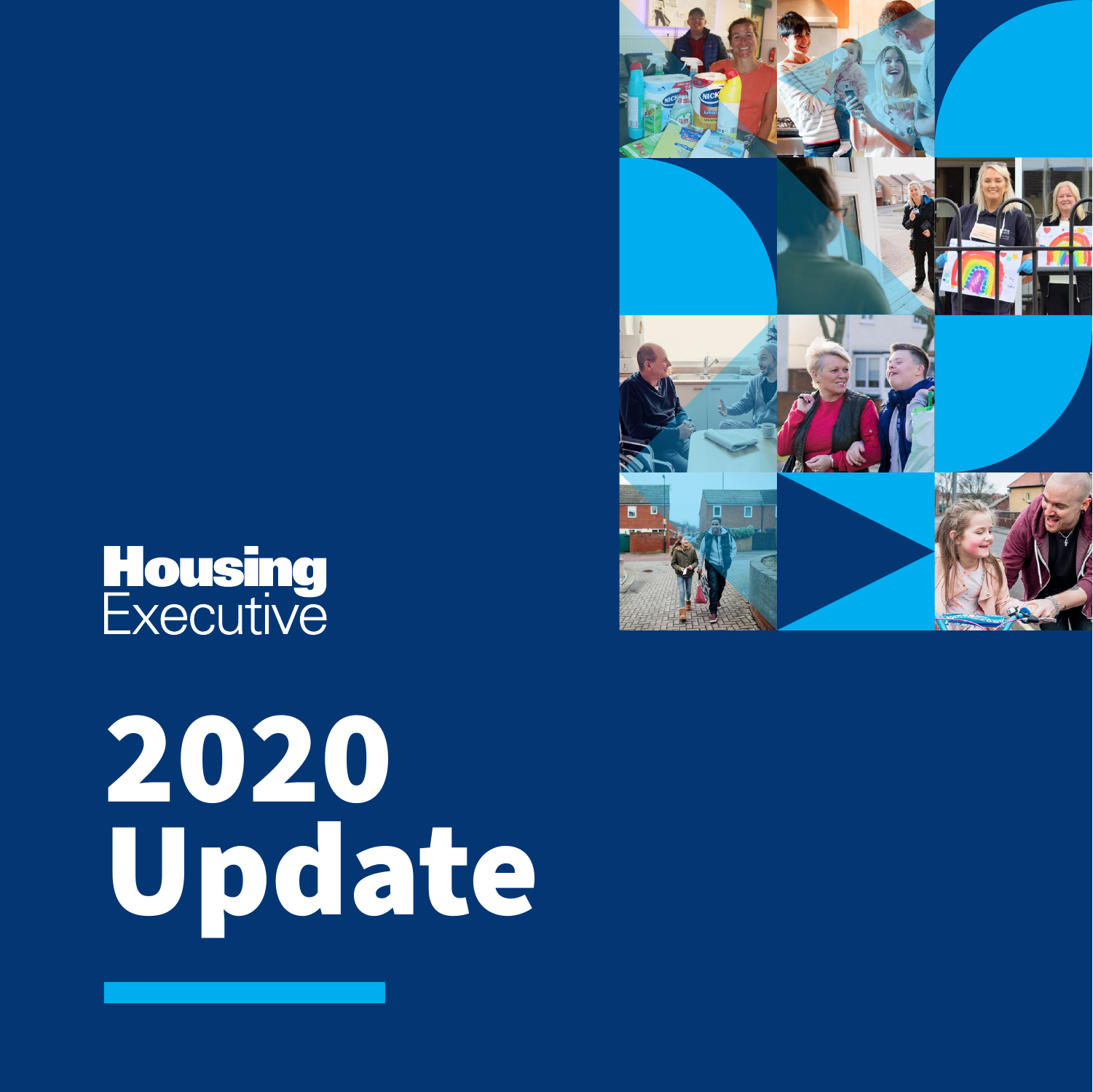# Foreword

As we approach our 50th year, the impact of COVID-19 has<br>reminded us, should one be needed, that the housing<br>convices provided by the Housing Executive to the citizens services provided by the Housing Executive to the citizens of Northern Ireland are just as important now as they were in 1971.

At the end of the last financial year, we began to witness the early impact of COVID-19 - this is still being felt and this summary document highlights how we continue to provide vital services to all our customers in such challenging, and unique, circumstances. We in the Housing Executive pride ourselves on the services we provide and we remain determined to ensure that these services continue however the pandemic unfolds.

Staff and customer safety have been paramount during COVID-19. Lockdown regulations and social distancing guidelines meant we had to restrict, temporarily, some of our services, including routine repairs and change of tenancy work which prevented the allocation of homes to new tenants. House sales were suspended and inspections required for the awarding of grant schemes were also delayed.

However, we made sure, as a priority, that emergency repair services were maintained throughout, ensuring the safety of those living in our properties. Following government guidance, we recommenced a phased resumption of our full maintenance service on Wednesday 8th July. As we continue to work through a significant backlog, we hope to be in a position to bring our maintenance service back to normal as soon as possible.

We have faced the difficult task of ensuring essential services continue, while equipping our staff to work from home, where possible. We've worked very hard to adapt to new ways of working and I thank colleagues for their dedication and commitment to making this possible.

While this has been a challenging time for all of us, we look forward to the future with optimism and some sense of normality returning. As the current restrictions ease, we hope to be in a position to return to business as usual with regards to our services, while continuing to ensure appropriate safety measures.

Customer engagement continues, through our website, bulk texts, and our social media channels on Twitter and Facebook. In addition, we are communicating directly with our Central Housing Forum and wider housing community network on any changes which may impact on them.

We will continue to provide excellent housing services, underpinned by practical and sensitive support and commitment, care and professionalism which will not diminish. COVID-19 has forced us to adapt our services over a remarkably short period of time and our Board is very grateful to both our staff and our external partners for all that has been done to maintain essential services and continue to offer support for our tenants and other service users.

I would like to thank you for your patience and understanding of the difficulties faced by the Housing Executive during COVID-19 and I look forward to working with you again as we navigate our way through and out of the pandemic.

A strong, strategic housing authority, acting regionally and delivering locally, is as vital now as it was in 1971. We greatly value our relationship with all our Council partners and we once again re-confirm our commitment to working in partnership with you to ensure our communities are sustainable and great places to live, work and invest.

Park Barbe

Clark Bailie CHIEF EXECUTIVE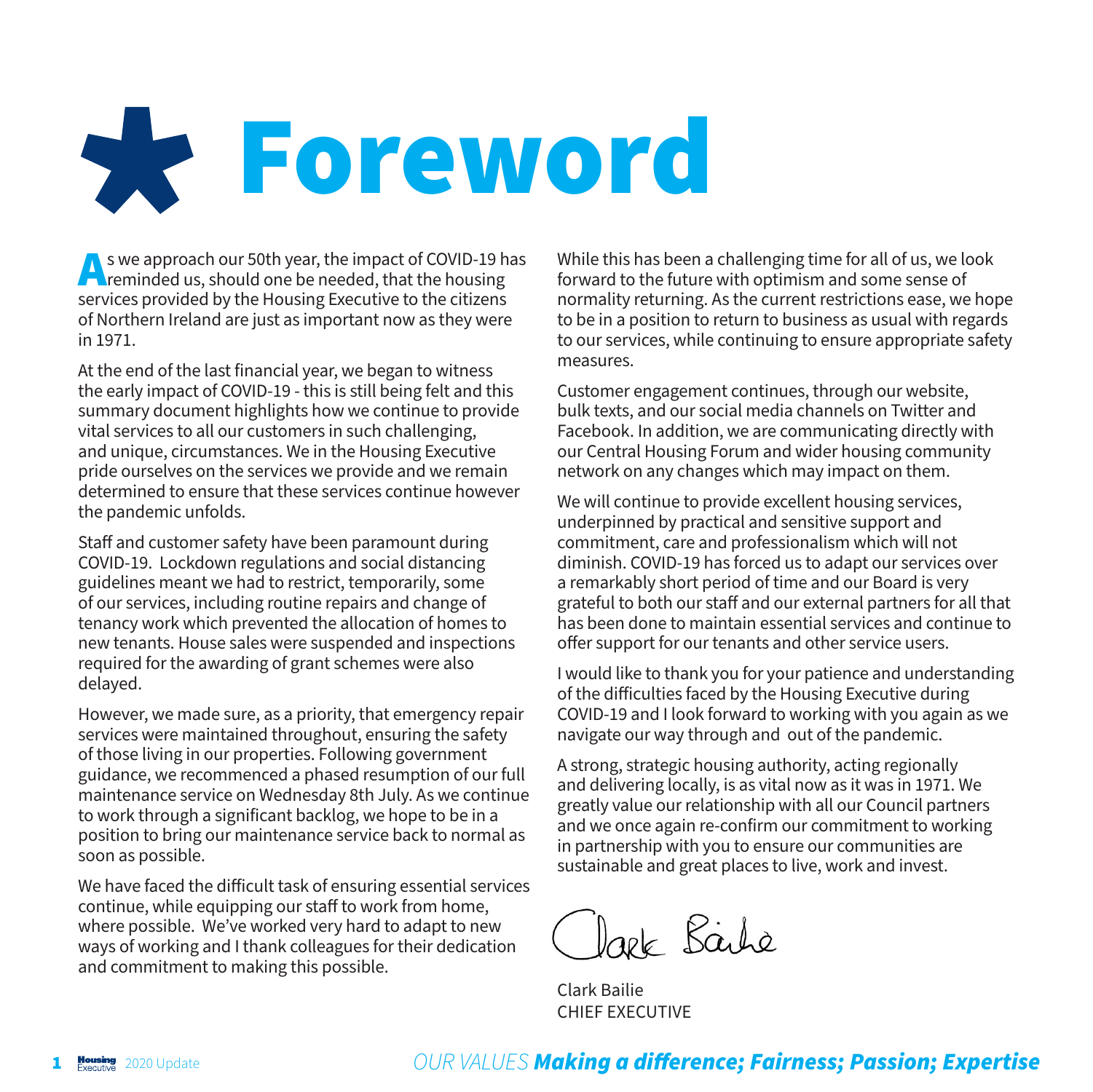- Maintaining a maintenance service for our 84,690 homes.
- Gaining access to homes to complete statutory servicing and inspections.
- Co-ordinating services from home.

# **SUCCESSES**

- In order to keep our staff and customers safe we have purchased over 1.6 million pieces of personal protection equipment.
- Working with our contractors, we continued to carry out 20,000 emergency repairs.
- 5 new contracts with an estimated value of £16m per annum awarded, guaranteeing jobs in the local construction sector in Mid and East Antrim, South Antrim, North Down, South Down, and Lisburn and Castlereagh.
- Our Direct Labour Organisation (DLO) completed 15,076 response maintenance jobs and 1,238 health and safety checks at local homes from 18 March to the end of July.



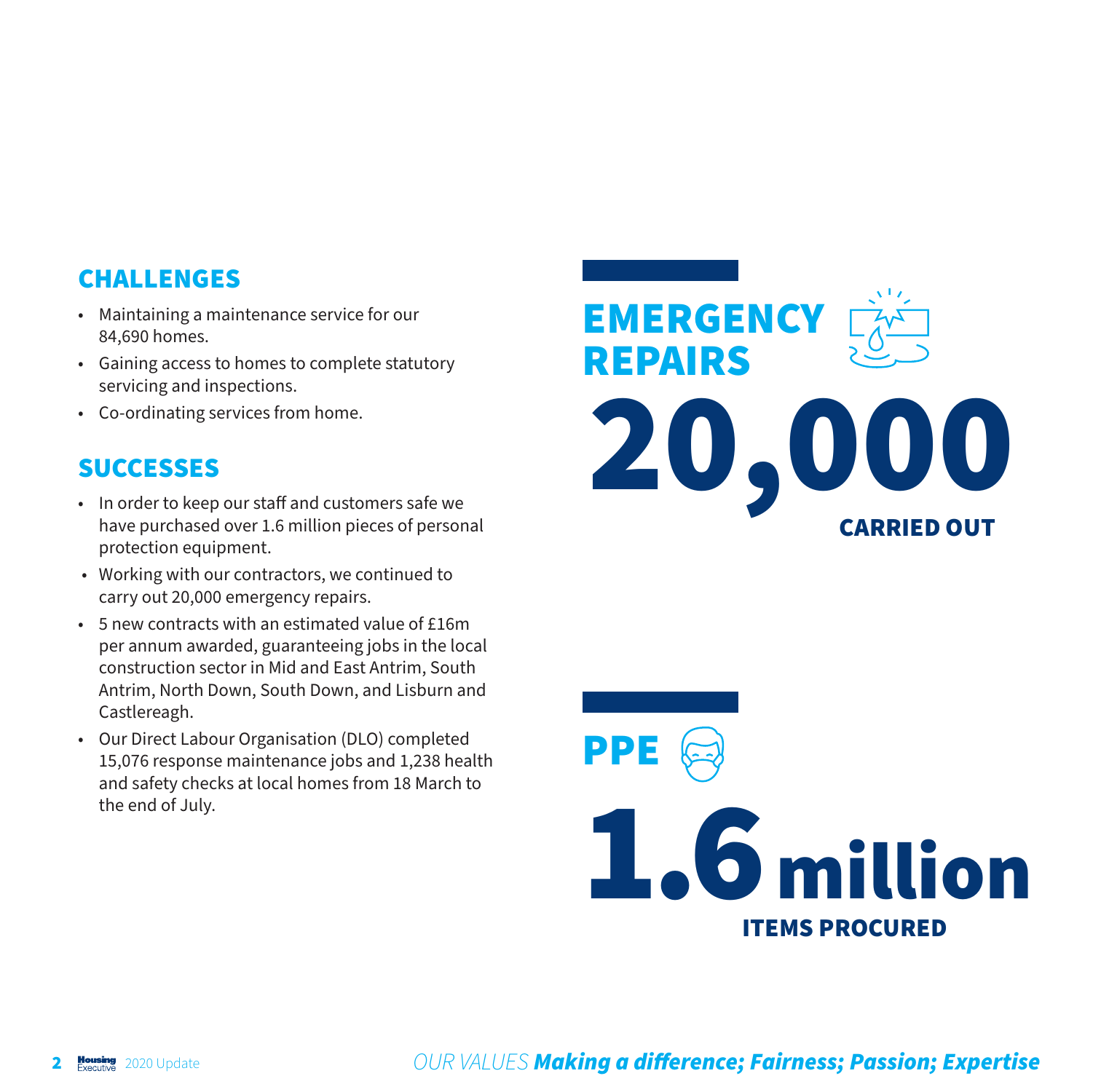- Enabling our workforce to work remotely to ensure we continued to deliver a service to our customers.
- Enabling payments staff to work remotely whilst ensuring robust payments controls.
- Housing Executive staff dealt with some of the associated work with new claims for Universal Credit, which increased by 400 per cent during March 2020.

# **SUCCESSES**

- Some 4,000 new HB claims awarded between 20 March to 20 July and just under 10,000 awards of Discretionary Housing Payments made from April 2020.
- The majority of our staff are now enabled to work from home and we also have colleagues working in our various offices. Supplied 200+ mobile phones to ensure front line service delivered.
- New tenant portal went live on 28 May 2020. Tenants can set up a secure account to access their tenancy information, request services and contact us.
- 87.59% of supplier invoices paid within 10 days; 95.74% of supplier invoices within 30 days for the first quarter of the financial year 2020/21 totalling £750,881.49.
- Working in partnership across the Housing Executive, we successfully bid for COVID funding to support homelessness and Supporting People providers in Northern Ireland.







The **MAJORITY** of our staff are now enabled to work from home and we also have colleagues working in our various offices.

### *OUR VALUES Making a difference; Fairness; Passion; Expertise*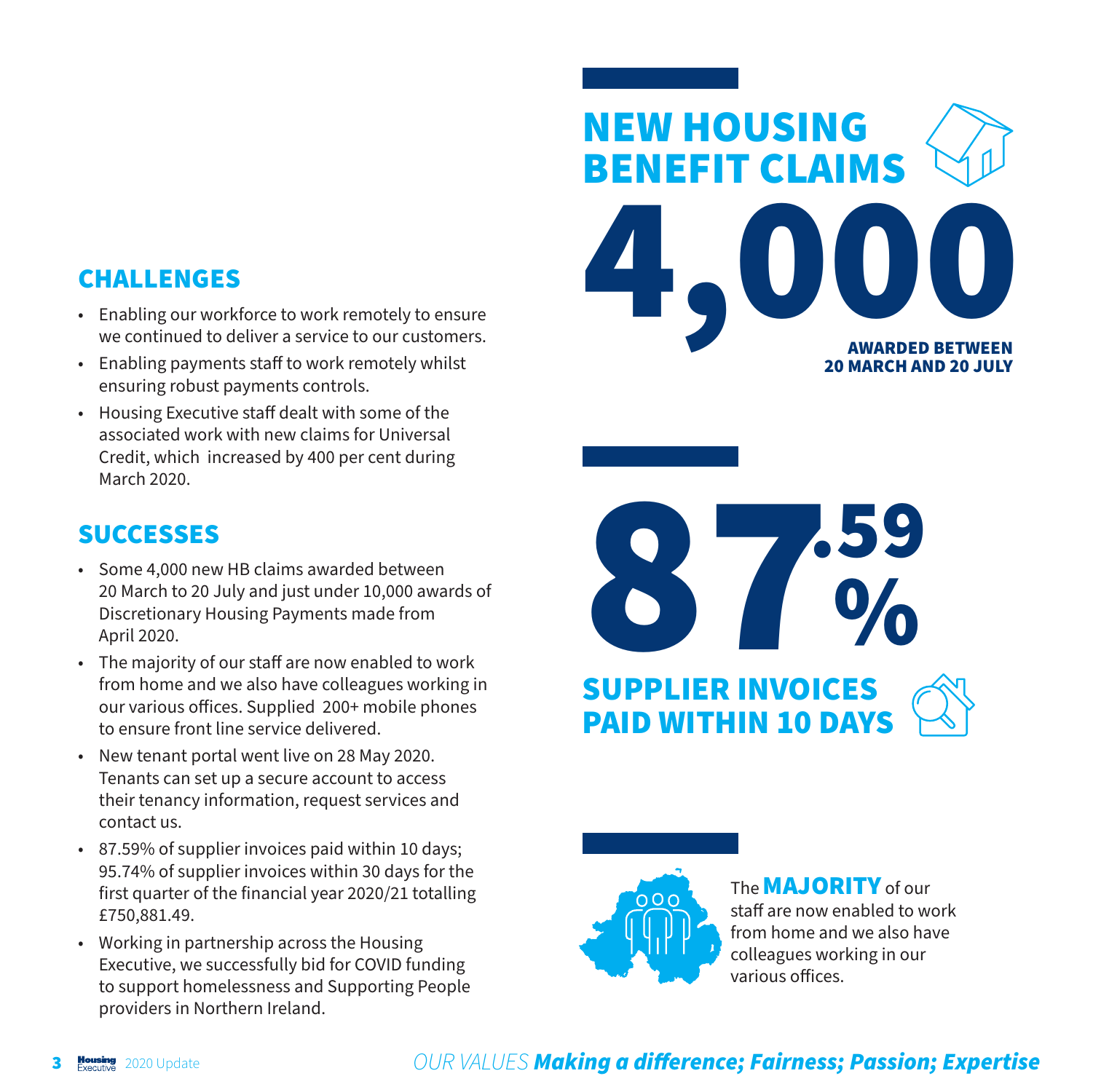- Impact on the ability to secure land, planning approvals and/or construction contracts to meet our full delivery of the NewBuild programme.
- Unable to inspect and assess properties for the awarding of disability and fuel poverty grants.

# **SUCCESSES**

- The Supporting People Programme continued to support and protect 19,000 vulnerable clients during lockdown.
- Additional £10m of funding secured to help those most in need provided by Department for Communities.
- Despite being unable to inspect completed works, payments for completed grant aided works were made.

*This included 133 Affordable Warmth, 128 Boiler Replacement and 12 Disabled Facility Grants supporting customers and contractors. From April to June 2020, 122 Affordable Warmth, 57 Boiler Replacement, and 99 Disabled Facilities Grant approvals were made.*

- The following activities have also been undertaken to support new social housing delivery in 2020/21:
	- Development of new processes and technical support to enable staff involved in SHDP delivery to fulfil duties on a remote basis;
	- Monitoring of progress and capacity within key delivery stakeholders, including Land Registry and Council Planning departments;
	- Agreement with Department for Communities on how to process housing association claims for additional funding for new construction works contracts, related to addressing the impacts of the pandemic and enabling starts on-site;
	- Continued support for housing associations to deliver adaptations to properties for people with disabilities.
- £3.5m secured for Supporting People providers Personal Protective Equipment funded by Department for Communities.



£10m ADDITIONAL FUNDING SECURED TO HELP THOSE MOST IN NEED PROVIDED BY DEPARTMENT FOR COMMUNITIES

133 Affordable Warmth 128 Boiler Replacement 12 Disabled Facility Grants

PAYMENTS FOR COMPLETED GRANT AIDED WORKS MADE

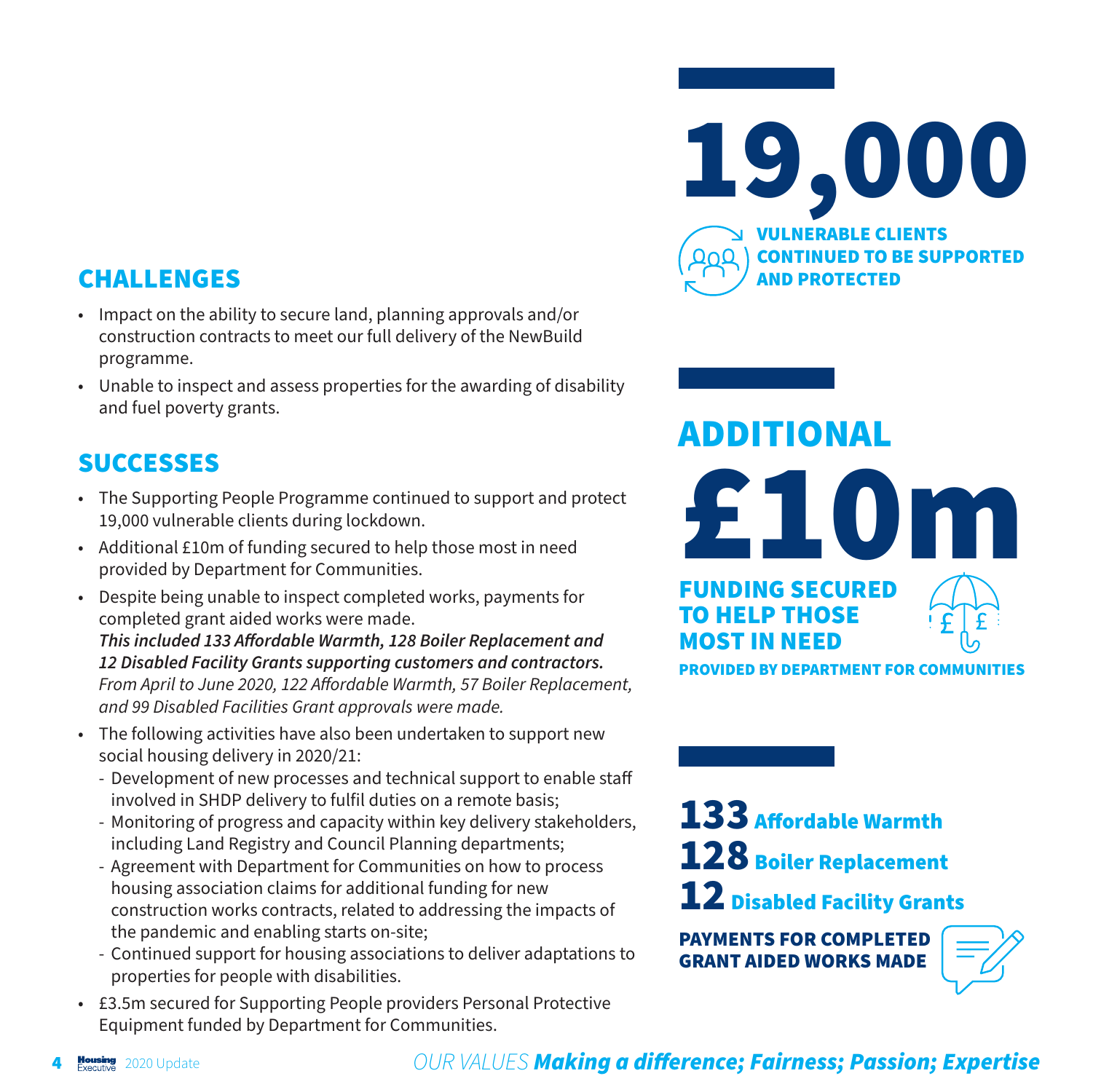- Continuing to provide a contact service with our customers as public offices closed and staff went to home working.
- Ensure accommodation provision for those most in need.
- Maintaining and looking after our 84,690 homes during lockdown.

# **SUCCESSES**

- During lockdown there were NO recorded cases of anyone rough sleeping on the streets of Northern Ireland. All were provided with accommodation.
- We set up the £290k emergency COVID Fund, supporting 204 community groups to deliver help to their communities.
- Patch Managers made 800 calls to elderly and vulnerable customers every week across 13 regional offices. Additional assistance calls were made. 73,000 text messages sent to tenants keeping them up to date.
- 150 void properties were brought back into use as furnished hostel accommodation.
- By 29 May, 2,884 households were in temporary accommodation placements across NI.
- £7.3 million additional homelessness funding provided by the Department for Communities and the Department of Health.
- Our Customer Services Team dealt with 81,784 calls from 29 March to 4 July.



£290k EMERGENCY COVID FUND SET UP SUPPORTING 204 COMMUNITY GROUPS

800 MANAGERS TO ELDERLY **AND VULNER** TENANTS EVERY WEEK **73,000**TEXT MESSAGES SENT TO TENANTS

### 5 2020 Update *OUR VALUES Making a difference; Fairness; Passion; Expertise*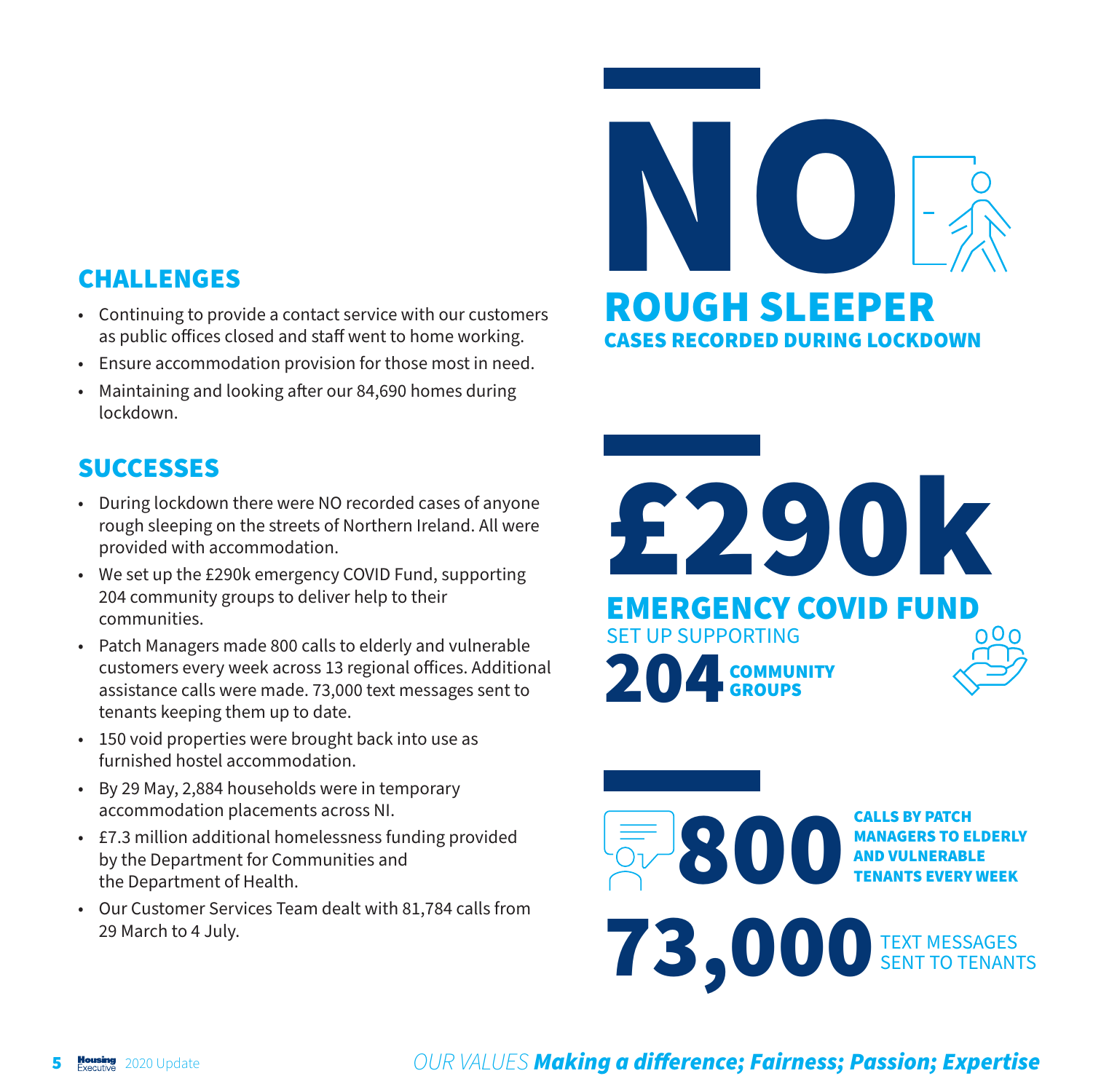- Ensuring that our workplaces were safe for both customers and staff.
- Ensuring that customers and staff were kept fully informed in what was a rapidly changing situation.
- Ensuring staff were supported throughout the pandemic.

# **SUCCESSES**

- Developed specific COVID-19 risk assessments for all our buildings and for staff interacting with tenants. Implemented measures such as Perspex screens, one way systems, floor signage and provision of PPE and hand sanitisers.
- Communicated with our 85k tenants through media, website and social media platforms. Issued almost 400 social media posts across all platforms and provided regularly updated FAQs for all our customers on our website.
- Provided comprehensive updates to almost 500 public representatives keeping them informed on service delivery and changes.
- Staff continuously updated with the latest NI and UK Government advice and information.



# REGULARLY UPDATED

FAQS FOR ALL CUSTOMERS ON OUR WEBSITE

#### COMPREHENSIVE UPDATES FOR



## 6 2020 Update *OUR VALUES Making a difference; Fairness; Passion; Expertise*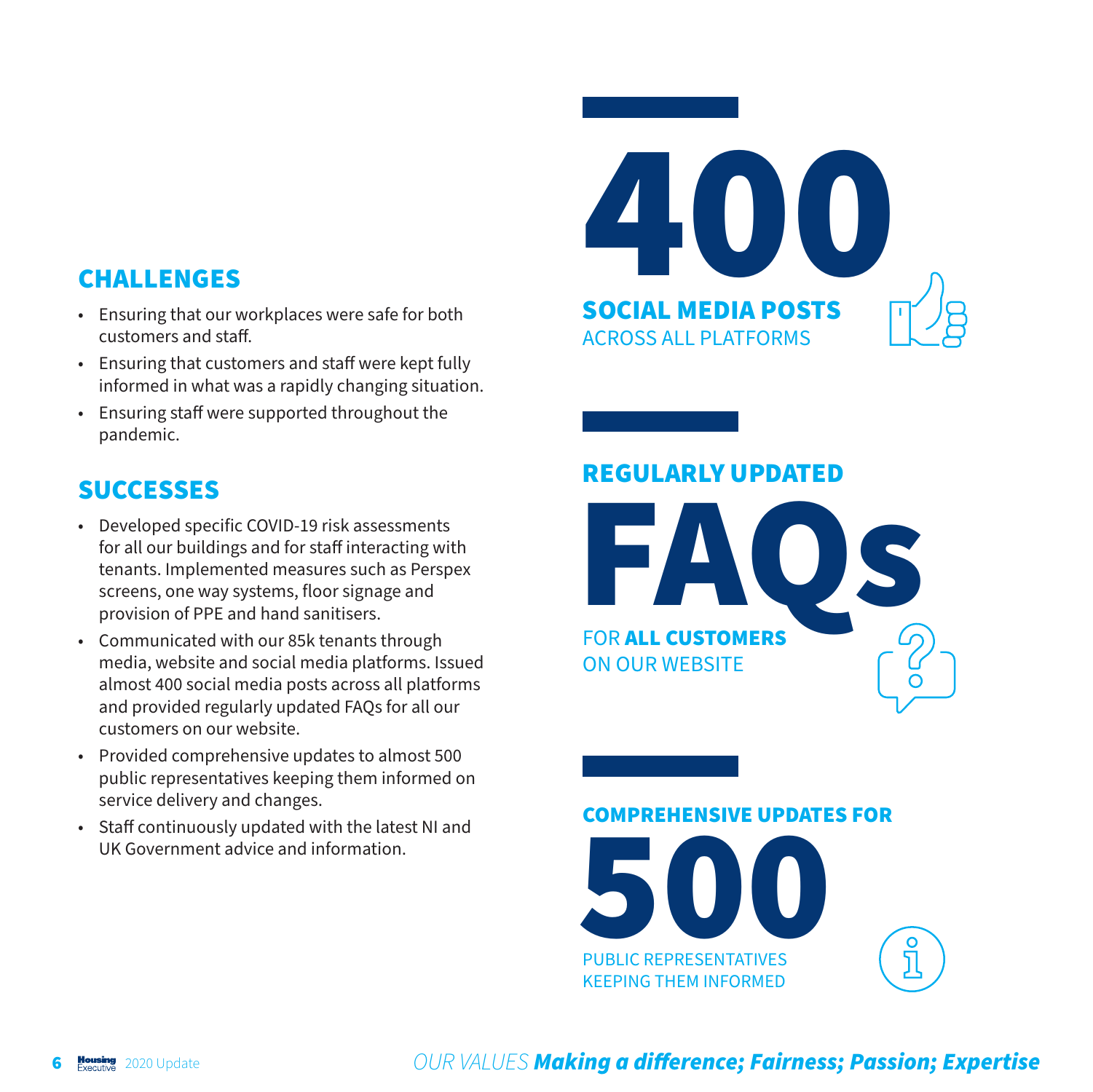# What they said

For the second weekend in a row, I am advised that to the best of our knowledge there was no-one sleeping rough on the streets of Belfast and Derry. This is very welcome news. This is in huge part down to the extraordinary efforts of the Housing Executive and homeless charities and organisations.

#### **Deirdre Hargey, Minister for Communities (April 2020)**

Thank you to the lovely lady at the Housing Executive who called my 84 year old grandmother this morning to check if she had someone to go to the shop for her and told her just to give them a call if she needs anything. So kind at this stressful time for vulnerable people.

#### **Grand-daughter of a tenant who received a Good Morning call (March 2020)**

Big shout out to the Housing Executive's Belfast Housing Solutions Team, who are working closely with us to find emergency accommodation for women fleeing domestic violence.

**Kelly Andrews, Chief Executive, Belfast & Lisburn Women's Aid (April 2020)**

The Patch Manager in the Movilla area in North Down and Ards has been inspirational in working alongside the residents group, identifying those in need. She deserves the praise as she is working tirelessly through this pandemic. We are putting out over 100 food parcels a week with our Patch Manager's help. Thank you to the Housing Executive for your continued support.

#### **East End Residents Association, Ards and North Down (April 2020)**

The community response to COVID-19 has been overwhelming and I commend the Housing Executive for being so supportive and responsive.

Together we can ensure that no one in our community gets left behind and that we all emerge from this crisis together as a united community.

**Linda Watson, Chair of the Central Housing Forum (May 2020)**